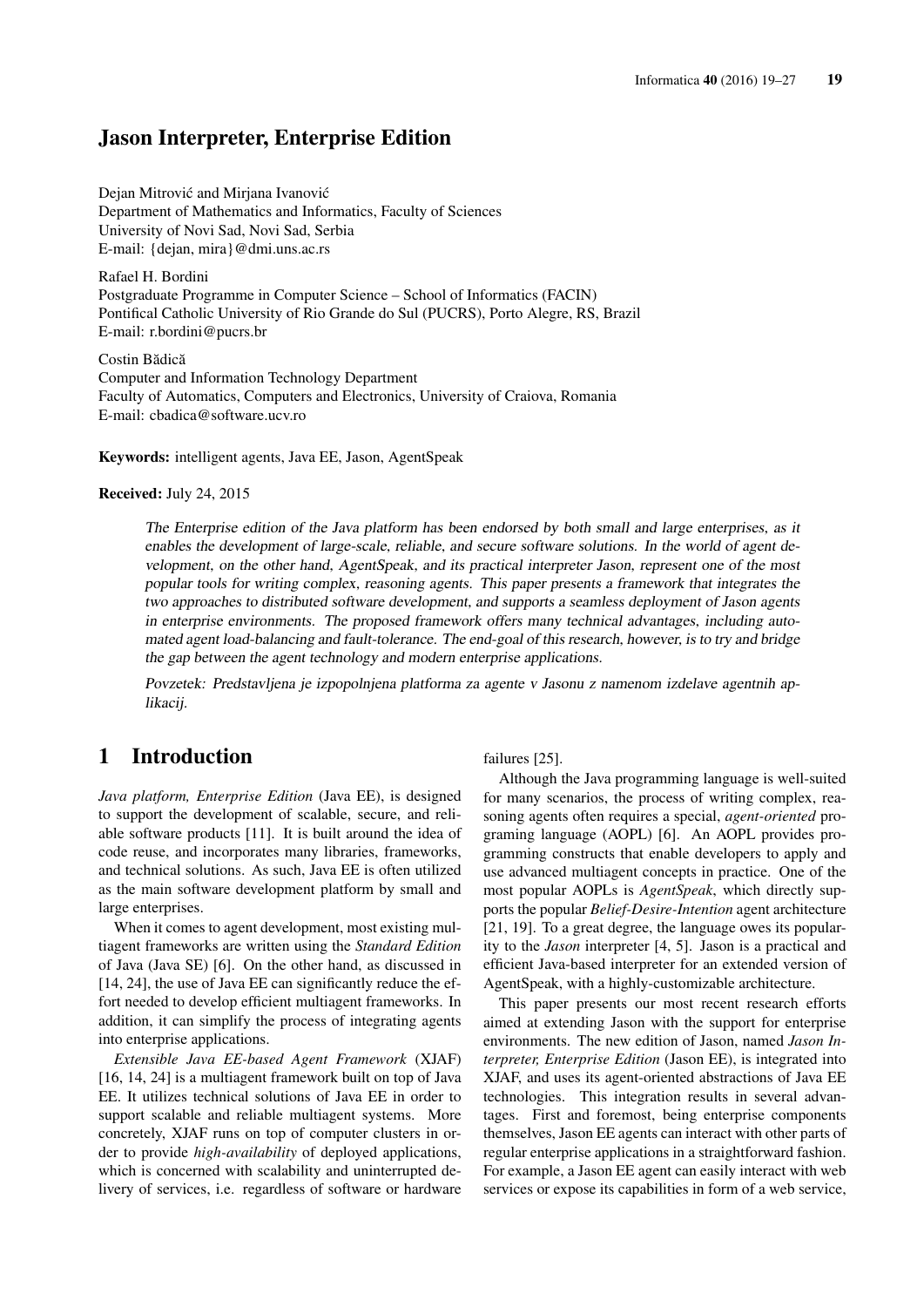manage data in a remote (relational or NoSOL) database. etc. This integration could, therefore, help bridging the gap between agent technology and business, enterprise applications.

On the technical side, Jason EE provides agent loadbalancing, thread pooling, and fault-tolerance. Loadbalancing is concerned with automatic distribution of agents across the computer cluster [15]. It spreads the computational load, and enables Jason EE to run large number of agents. Thread pooling stems from the use of XJAF as the underlying multiagent framework. In XJAF, there is no thread-to-agent mapping [16]. An agent is assigned a thread whenever it needs to perform some processing. In the worst-case scenario, when all agents need to run simultaneously, there will be as many threads as there are agents, but the underlying enterprise application server tries to reduce resource consumption otherwise. As a result, XJAF and Jason EE can run many more agents on a single machine than a Java Virtual Machine (JVM) can support threads.

Finally, fault-tolerance is concerned with state replication and error recovery. It handles not only agents, but other Jason (EE) components as well, including *Execution control* and *Environment* [5]. Whenever a state of an object changes, it is replicated to a predefined number of nodes. In case the host node fails, the object is transparently restored on one of the remaining nodes and all calls to it are redirected there.

Along with these advantages comes one disadvantage. Since Java EE is more complicated than Java SE, the process of developing Jason EE applications is inherently more complicated, when compared to the process of developing standard Jason applications.

The idea of executing Jason agents in Java EE environments was originally presented in [13]. While it only dealt with mapping agents to *Enterprise JavaBeans*, this paper proposes Jason EE as a fully-featured redesign of Jason, suitable for enterprise environments.

The rest of the paper is organized as follows. Section 2 provides more details about AgentSpeak and Jason, as well as XJAF and *Enterprise JavaBeans*. Detailed insight into the Jason EE architecture and its components is given in Section 3. Section 4 presents a case-study that demonstrates one important technical advantage of Jason EE: state replication and failover. Related work is presented in Section 5, while the final conclusions and future research directions are given in Section 6.

### 2 Technology overview

In order to fully understand the architecture of Jason EE, some basic understanding of its underlying technologies is needed. This section describes AgentSpeak and Jason, as well as *Enterprise JavaBeans*, one of the core Java EE technologies, and XJAF, a multiagent framework which provides the necessary infrastructure for Jason agents.

#### 2.1 AgentSpeak and Jason

The syntax of AgentSpeak is strongly inspired by Prolog. Its main data type is the *term*, which can be a constant (an atom, a number, or a string), a variable, a structure, or a list [7, 5]. However, AgentSpeak also includes a variety of new syntactical (and semantical) elements, in order to simplify the development of goal-oriented reasoning agents.

AgentSpeak agents are defined in terms of their beliefs, goals, and plans [4, 5]. The agent's belief base consists of *predicates* and *rules*. For example, the predicate ball(8,32) might represent a belief of a football playing agent that the ball is at position  $(8,32)$ . The rule canKick :- me(X, Y) & ball(A, B) & dist(X, Y, A, B) < 1 might indicate that the agent can kick the ball if the distance between itself and the ball is less than some predefined value.

More information about a belief can be provided using *annotations*. Annotation is a user-defined or a builtin structure attached to the predicate. For example, ball(8,32)[source(percept)] indicates that the agent's belief about the ball's current position stems from the perceptual information (i.e. the agent has directly observed the ball).

AgentSpeak supports two types of negations: *strong negation*, and *negation as failure* [5]. The first type, denoted by  $\sim$ , indicates that the agent explicitly believes something no to be true. In the second type, a belief preceded by the not operator is true if it cannot be deduced from the agent's belief base.

The language supports two types of goals: *achievement* and *test* [4, 5]. Achievement goals are expressed as logical formulae describing the state of affairs the agent would like to reach. Test goals, on the other hand, are typically used to query the belief base, and determine if certain beliefs exist.

Beliefs and goals together describe the agent's mental state. Changes in the mental state, i.e. additions or removals of beliefs and goals, trigger the execution of *plans*. A plan definition consists of a *triggering event*, a *context*, and the plan *body* [5]. Whenever the agent's mental state changes, all plans with the corresponding triggering event are marked as *relevant*. The context of each relevant plan is then evaluated in order to determine if the plan is *applicable*. The context is a logical expression which describes beliefs, e.g. about the environment, that the agent must hold, and is especially useful in dynamic environments. The final element of a plan, its body, is defined as a sequence of simple logical expressions, internal or environment actions, test or achievement goals, as well as mental notes, which add new beliefs to the belief base [5].

Jason interpreter operates in *reasoning cycles*, where each cycle consists of ten steps [5]. First, the agent perceives its environment, processes a single message received from another agent, filtering out "socially unacceptable" messages along the way, and updates its belief base accordingly. The remaining six steps represent the core of agent's reasoning and acting: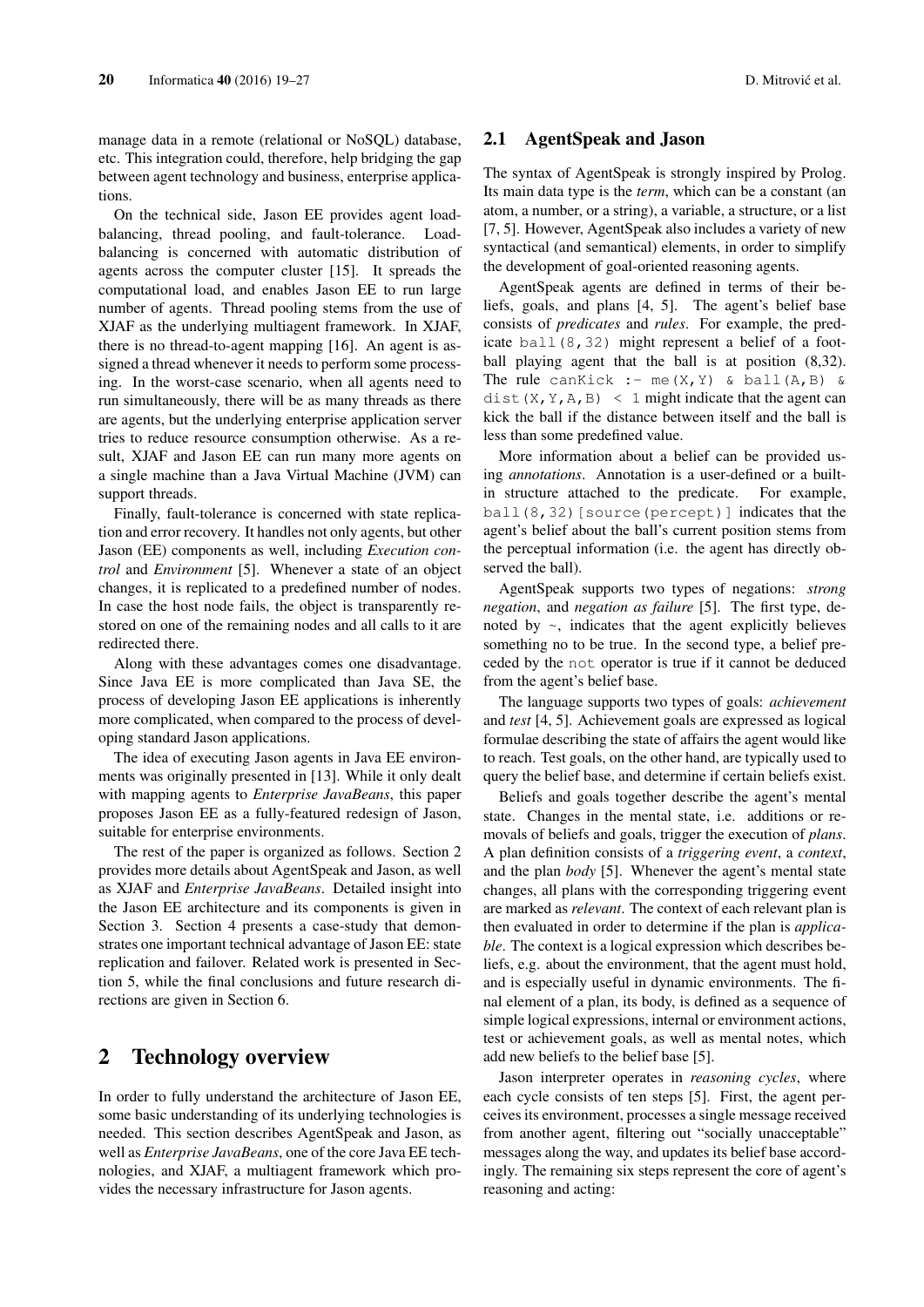- A single event is selected to be processed;
- A set of relevant plans, i.e. plans corresponding to that event, is selected;
- Of those, a set of applicable plans (or, *options*) is determined;
- Committing to an applicable plan, creating an *intention*;
- Selecting an intention from a stack of pending intentions; and
- Executing one step of the selected intention.

Users can modify the interpreter's behavior in many of these steps. For example, the applicable plan will be selected (for the agent to commit to executing it) based on its order in the source file (similarly as in Prolog). This behavior can be changed by modifying the corresponding selection function.

The work presented in this paper deals with a different aspect of modifying Jason. The goal is to enable AgentSpeak/Jason agents to operate in enterprise applications, by providing customized multiagent infrastructure, agent architecture, execution control, and environment, as discussed in Section 3.

#### 2.2 Enterprise JavaBeans

*Enterprise JavaBeans* (*EJBs*, or simply, *beans*) represent one of the core Java EE technologies. They are server-side components that encompass the business logic of an application. An EJB is described as a *managed* component, as its life-cycle, concurrent access, transactional integrity, etc. is controlled by an enterprise application server.

There exist two main categories of EJBs: *messagedriven* and *session*. Message-driven beans act as message receivers in the context of the *Java Message Ser* $vice$   $(JMS)^1$ , an additional Java EE technology for asynchronous communication. Session beans are further classified as *singleton*, *stateless*, and *stateful*.

As its name suggests, there is only a single instance of a singleton session bean per Java Virtual Machine (JVM). Stateless session beans do not preserve conversational state with the client, and are best-suited for operations that can be performed in a single method call. Stateful sessions beans, on the other hand, are used when the client requires an ongoing, more complex conversation.

From the point of view of runtime efficiency, the best performance is achieved with stateless beans. When a client request is received, the enterprise application server can freely construct a new stateless bean on any cluster node. Once the request is handled, the instance is destroyed. Alternatively, instead of constructing and destroying stateless bean instances with each request, the server can be configured to recycle them from a *pool*. In any case, the advantage of using stateless beans is that it becomes relatively easy to implement load-balancing techniques in order to efficiently handle large numbers concurrent requests.

Although load-balancing of client requests that target stateful beans is also applicable, here, the more important focus is on *state replication and failover*. The server maintains multiple copies of a stateful bean across the cluster. In case of a node failure, client requests are transparently redirected to an instance residing in one of the remaining nodes. This functionality enables the development of highly-available systems, i.e. systems resilient to software and hardware failures.

As discussed next, session EJBs, mainly stateless and stateful, can be used to represent agents in enterprise applications. Stateless beans have a more restricted applicability, and are well-suited for "one-off" agents – agents that perform one task, and then terminate. More complex behaviors, like those exhibited by Jason agents, can be achieved by mapping agents to stateful beans.

### 2.3 XJAF

XJAF is an enterprise-scale multiagent framework [16, 24, 14]. One of the goals behind the development of XJAF was to show how Java EE technologies can be utilized to easily provide many functional requirements of multiagent platforms. By integrating enterprise technologies and agents, XJAF could assist in bridging the gap between the two approaches to distributed software development.

It is designed as an customizable architecture, in the sense that its core components, called *managers*, are recognized and used solely by their interfaces, while the implementation details can change. Each manager is in charge of handling a distinct part of the overall architecture. Over time, several managers have been in use, but the latest version [16] includes three: agent, message, and connection manager.

The agent manager acts as an agent directory and controls the agents' life-cycles. It represents each agent as an EJB component, and passes it to the underlying enterprise application server. The server is then in charge of managing the concurrent access, maintaining the state integrity of agents, fault-tolerance, etc. Internally, the agent directory is managed using the *Java Naming and Directory Interface*  $(NDI)^2$ .

The message manager is in charge of transporting and delivering messages. By default, messages are processed asynchronously. Several utility functions, such as blocking the receiving of a message, are provided as well, in order to simplify the agent development. For most of its functionality, the message manager relies on the Java Message Service technology described earlier.

The latest version of XJAF, available at the XJAF home-

<sup>1</sup>http://docs.oracle.com/javaee/6/tutorial/doc/ bncdq.html, retrieved on October 15, 2014.

<sup>2</sup>http://docs.oracle.com/javase/tutorial/jndi/, retrieved on October 15, 2014.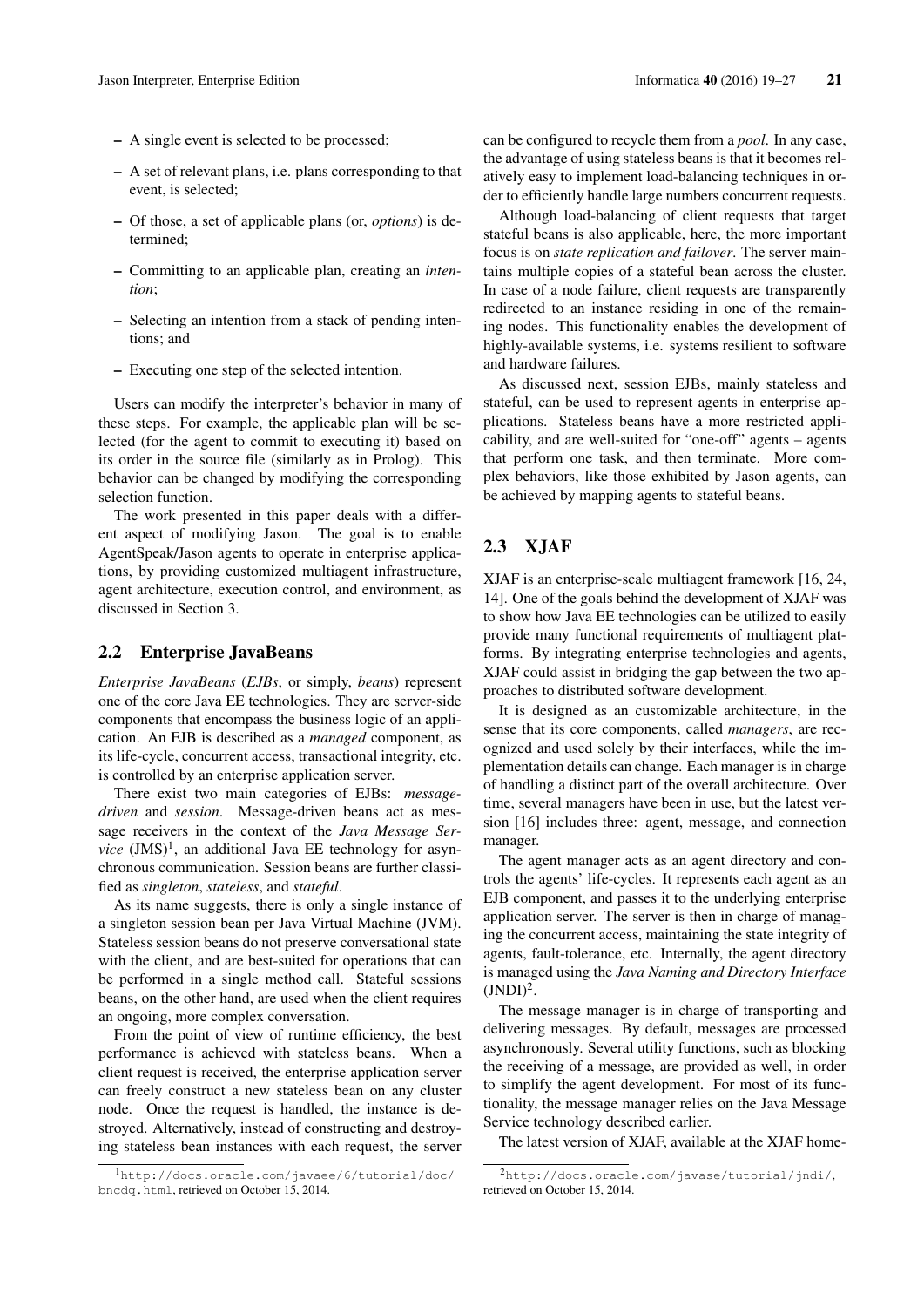page<sup>3</sup>, is focused on clustered computing and exploiting its many benefits [16]. It operates in *symmetric* clusters, where each node is connected to and aware of every other node. A single node is recognized as the *master*, while the others are called *slaves*. The only difference between the master and a slave is that the master can be used to remotely control the cluster: start or stop slaves, deploy applications, etc.

Finally, the connection manager is in charge of connecting physically distributed XJAF clusters in a single computational framework. Basically, it creates another virtual cluster formed of master nodes. As all parts of the XJAF, the connection manager relies on another Java EE technology for its functioning, *JGroups*<sup>4</sup> .

In the context of this paper, XJAF acts as an underlying infrastructure for Jason EE agents. The details of integrating Jason and XJAF/Java EE concepts are described in details in the next section.

## 3 Jason EE

Jason is designed as a highly-customizable system. Users can modify not only the selection functions mentioned earlier, but also some of the interpreter's core components. The most important customizable components include *Agent architecture*, *Execution control*, and *Environment* [5]. Agent architecture represents the agent's "physical body" [5]. It enables the agent to perceive its environment and act upon it, and also to send and receive messages. The main function of Execution control is to synchronize the reasoning cycles of individual agents, while the Environment component serves as the basis for simulating real-world or artificial environments.

Another important concept in Jason is the *infrastructure* [5]. Infrastructure refers to a multiagent platform that actually hosts the agents, carries out the transmission and delivery of messages, etc. By default, two infrastructures are provided: *Centralised* and *JADE*. Figure 1 depicts main components of Jason and shows how the Centralised infrastructure binds them together<sup>5</sup>.

Jason EE provides new versions of Jason's core components, and integrates them with an XJAF-based infrastructure, as described in the rest of this section.

#### 3.1 Jason EE components

Unfortunately, Jason EE and Jason are not (yet) fully compatible, due to various technical and "philosophical" differences between Java EE and Java SE. For example, Java EE components should never directly create and use threads,



Figure 1: An overview of the main Jason components and the Centralised infrastructure that binds them together. The tight coupling and interdependencies of components might provide some difficulties in understanding the interpreter at first.

since these cannot be managed by the enterprise application server. In addition, the distributed nature of Java EE applications and the use of computer clusters pose additional requirements (e.g. component serialization).

With these differences in mind, the work of developing Jason EE consisted of three main tasks:

- Providing a new set of base classes for Agent architecture, Execution control, and Environment;
- Introducing a new set of components that support these base classes; and
- Integrating the developed architecture with XJAF, which acts as the underlying infrastructure.

The main components of Jason EE and their distribution are shown in Figure 2. The first noticeable difference from the (standard) Jason approach is in the way user-defined objects are loaded. By default, Jason relies on the Java *Reflection API* for user object construction. In case of Jason EE, however, this approach would not work. The enterprise application server views each user application as a distinct module, and loads it through a separate class-loader. This means that Jason EE components do not have direct access to classes defined in user applications. In order to resolve this issue, Jason EE introduces a new *Remote Object Factory* interface. The interface defines a set of methods that will be called whenever a user-defined object is to be created. Each user application needs to realize this interface in the form of a stateless session bean.

Agent architecture, Execution control and Environments are all deployed in the enterprise application server, and executed on top of a computer cluster. Since XJAF is used as the underlying infrastructure, the same approach of mapping agents to EJBs is used in Jason EE. This means that Jason EE agents exhibit the two important features described previously: automatic load-balancing, and state replication and failover.

<sup>3</sup>https://github.com/gcvt/siebog, retrieved on October 15, 2014.

<sup>4</sup>http://www.jgroups.org/, retrieved on October 15, 2014.

<sup>5</sup>All class diagrams in this paper have been generated from the source code of Jason 1.4.1 using *ObjectAid UML Explorer for Eclipse*: http: //www.objectaid.com/, retrieved on September 19, 2014.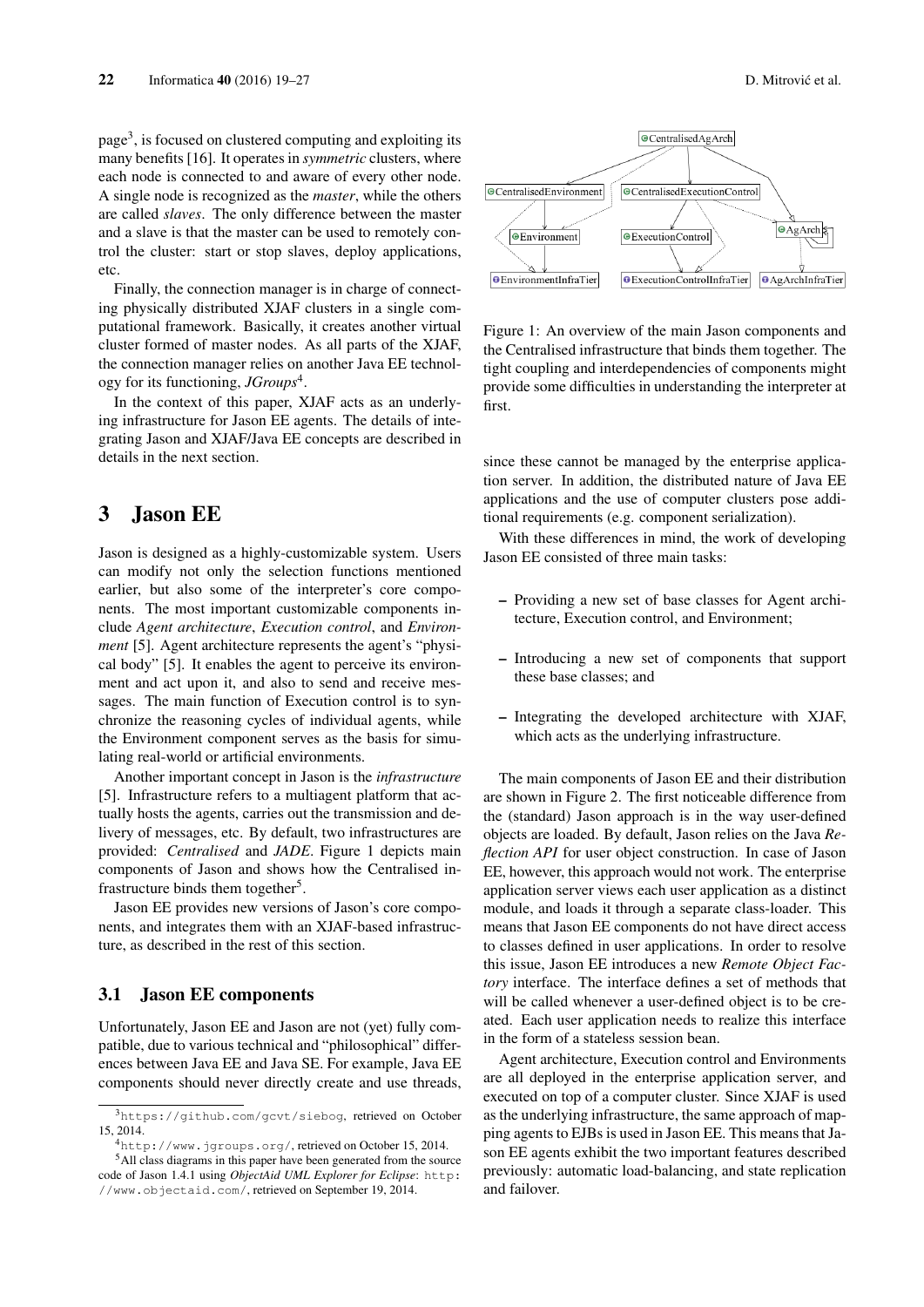

Figure 2: Organization and distribution of components in Jason EE-based applications.

#### 3.2 Custom agent architectures

In Jason, users provide custom implementations of the Agent architecture by inheriting the base AgArch class (Figure 1). Some of its more important modifiable methods include:

- perceive: Perceives the environment, and returns the list of percepts;
- act: Performs the given action. The action does not have to be completed in the same method call, and the feedback (i.e. success or failure information) can be provided in one of the future reasoning cycles.
- checkMail, sendMsg and broadcast: Used for inter-agent communication.
- sleep and wake: Suspend and resume the agent's execution.

Jason EE provides a slightly different, intermediary class for the Agent architecture, in order to accommodate for the enterprise setting. The new class, JasonEEAgArch, modifies parts of the base AgArch class that are in charge of interaction with other components. For example, Execution control is an EJB in Jason EE, and the process of constructing and using EJBs is slightly different than constructing and using regular objects.

In order to connect the new Agent architecture class with the XJAF-based infrastructure, an additional component is provided. As shown Figure 2, JasonEEAgArch is embedded within an XJAF agent. The agent controls the architecture's life-cycle and also acts as a layer between the architecture and the remaining parts of the system. For example, it translates XJAF's FIPA ACL message format into Jason's KQML, but also controls the architecture's reasoning cycles, either directly in asynchronous, or indirectly in synchronous execution mode, as described later.

Jason EE agents are represented as EJB components, and are created through JNDI lookups. During the lookup phase, the enterprise application server will choose a node in the cluster to host the agent instance. From then on, the agent will have an affinity to that node, meaning that all invocations will be executed on it. However, whenever the agent's internal state changes, it will be copied to a predefined number of other nodes in the cluster. In case the current host fails, the agent will be restored on one of the remaining nodes, and continue its execution there.

Unfortunately, the base AgArch class in Jason, which is also used in Jason EE, is not fully serializable. This means that the agent's internal state, including, for example, the *transition system*, cannot be fully replicated across cluster nodes. If the agent's host fails, the agent will be transparently restored on one of the remaining nodes, but some of its parts will need to be re-initialized. The support for full state replication would require changes in the Jason interpreter itself. More details on this issue are given in Section 4.

#### 3.3 Execution control

Jason supports two execution modes [5]: asynchronous and synchronous. In asynchronous mode, the agent executes its reasoning cycles continuously, regardless of the behavior of other agents. In synchronous mode, the agent can continue to the next reasoning cycle only after all other agents have completed the *current* reasoning cycles as well.

The execution control component is used in synchronous mode only. It maintains the list of active agents, and instructs them when to advance to the next reasoning cycle. This happens either when all agents complete the current reasoning cycle, or after a specified amount of time has passed (e.g. in case an agent has died unexpectedly). Users can provide their own, custom execution modes by inheriting the appropriate base class.

Having one central component that manages the execution of other components might not seem as a good design approach for distributed systems, such as Jason EE. However, the Execution control component can be thought of as a *synchronization barrier*. Barriers represent efficient synchronization approach when distributed or parallel processes need to operate in global computational steps [22]. In synchronous execution mode, Jason (EE) agent reaches the barrier after completing one reasoning cycle, and then waits until other agents have reached the barrier too.

The sequence diagram shown in Figure 3 outlines the execution of agent's reasoning cycles in Jason EE. Once the agent is created, it registers itself with the Execution control component. Subsequently, it will receive a signal to advance to the next reasoning cycle. When finished, the agents reports back to the Execution control. Once the condition is met (i.e. all agents have reported back, or the timeout has expired), the process is repeated.

The main technical difficulty in developing this Execution control for Jason EE is to properly design it for for clustered environments. That is, there should be a single instance of the component for the entire cluster, it should be easily accessible from any node, and should preferably exhibit state replication and failover. The singleton session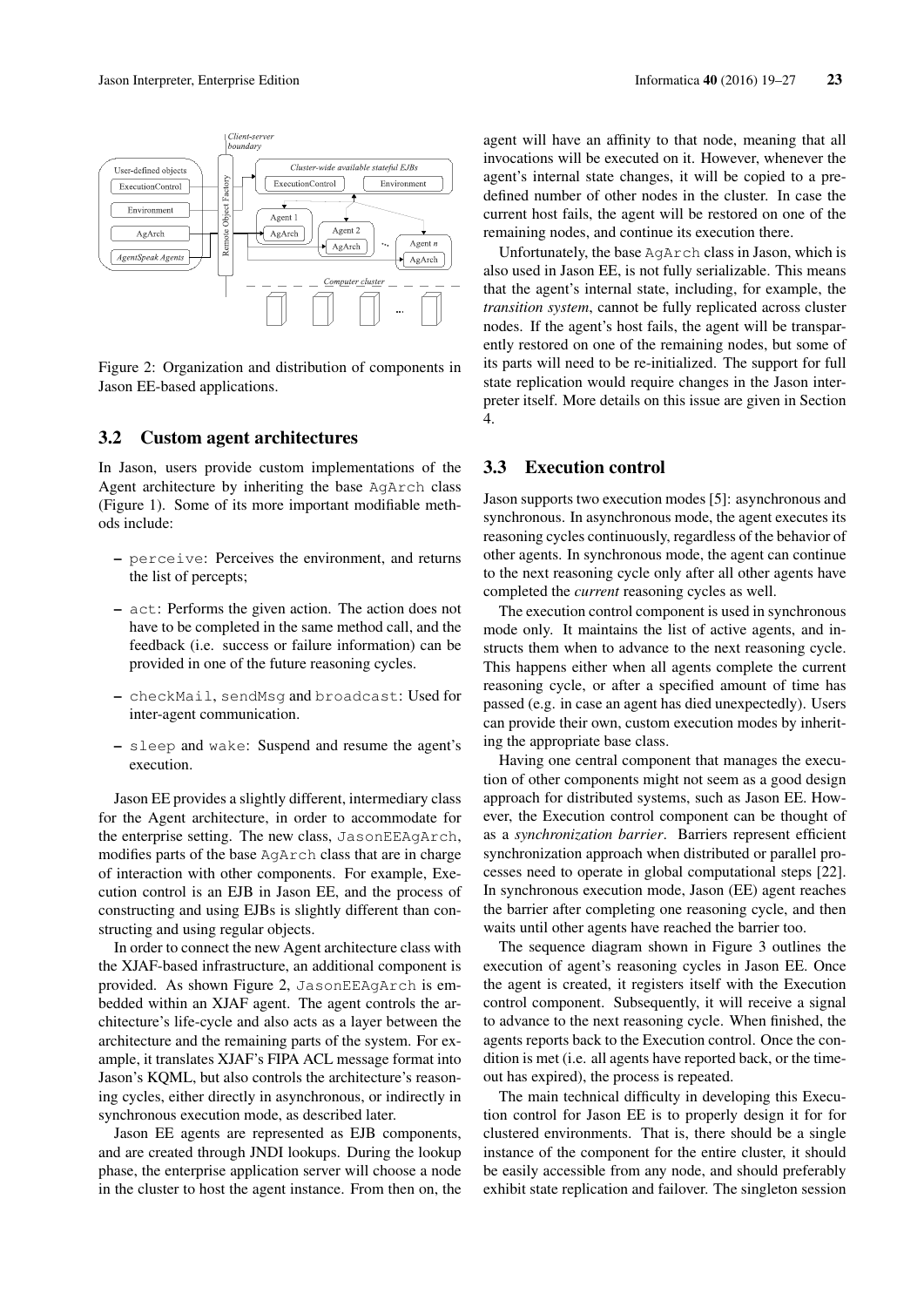



Figure 3: Synchronous execution of an agent managed by the Execution control.

EJB cannot be used, as there exists a single instance of this object per JVM.

The solution used in Jason EE is to create a single stateful EJB component and store it in a global, cluster-wide *Infinispan* cache [12] included in the *WildFly* enterprise application server<sup>6</sup>. As shown earlier in Figure 2, this Execution controls runs, figuratively speaking, on top of the entire cluster, supporting the aforementioned features.

End-users are offered an additional class, named UserExecutionControl, for customization. The Jason's standard class for this purpose, ExecutionControl (Figure 1), cannot be used in Jason EE, for two main reasons. First, the class is not serializable, and thus cannot be used in the state replication process. Secondly, the class creates and manages its own threads. Java EE applications are managed by the enterprise application server. The server needs the full control over the application's resources in order to secure scalability and high-availability. If an application creates its own threads, the server looses this control and the whole concept is undermined<sup>7</sup>. For these reasons, Jason EE provides the new base class, i.e. one that satisfies all the requirements and recommendations for Java EE applications.

#### 3.4 Environment

The Environment component in Jason provides a model of a real-world or artificial environment [5]. It is strongly related to the Agent architecture, in the sense that the architecture can delegate perception and action execution to the Environment component. In addition, the Environment can exhibit "individualized perception" [5], and provide only a subset of percepts to an agent. This can be useful, for example, in evaluating how the agent performs under varying degrees of available information.



Figure 4: Diagram of the core classes in Jason EE. The connection to standard Jason is available through JasonEEAgArch, ExecutionControl and Environment, which are sub-types of, respectively, Jason's AgArch, ExecutionControlInfraTier, and EnvironmentInfraTier (not shown here for clarity).

Users provide custom environments by redefining methods of the base Environment class (Figure 1). All of its methods are dedicated to perception management (retrieval, removal, etc.), as well as action execution. For example:

- getPercepts: Returns the list of percepts for the given agent. The list will include only new percepts, i.e. percepts that have been obtained since the previous invocation.
- scheduleExecution: Performs an asynchronous execution of the provided action in the environment. The agent will be notified of the result later on, once the execution is completed, either successfully or unsuccessfully.

From the technical side, the Jason EE Environment is realized in a similar way as the Execution control component: in the form of a cluster-wide stateful EJB, with an additional UserEnvironment class for user customizations. The final class diagram of Jason EE is shown in Figure 4. Each deployed Jason EE application includes a single Environment instance, which is given a cluster-wide unique identifier and kept in a global cache. All agents of that particular application use the identifier in order to interact with the Environment. The same is true for Execution control.

The connection with XJAF is made through the JasonEEAgent component. Being a special XJAF agent, this component relies on the agent manager for creating and destroying other (Jason) agents, and on the message manager for sending and receiving messages.

The effectiveness of the proposed Jason EE architecture is demonstrated using two case-studies, described in details in the following section.

<sup>6</sup>http://wildfly.org, retrieved on October 15, 2014.

<sup>7</sup>The Java EE 7 specification defines so-called *managed executor services* which should be used by applications that need to spawn their own threads.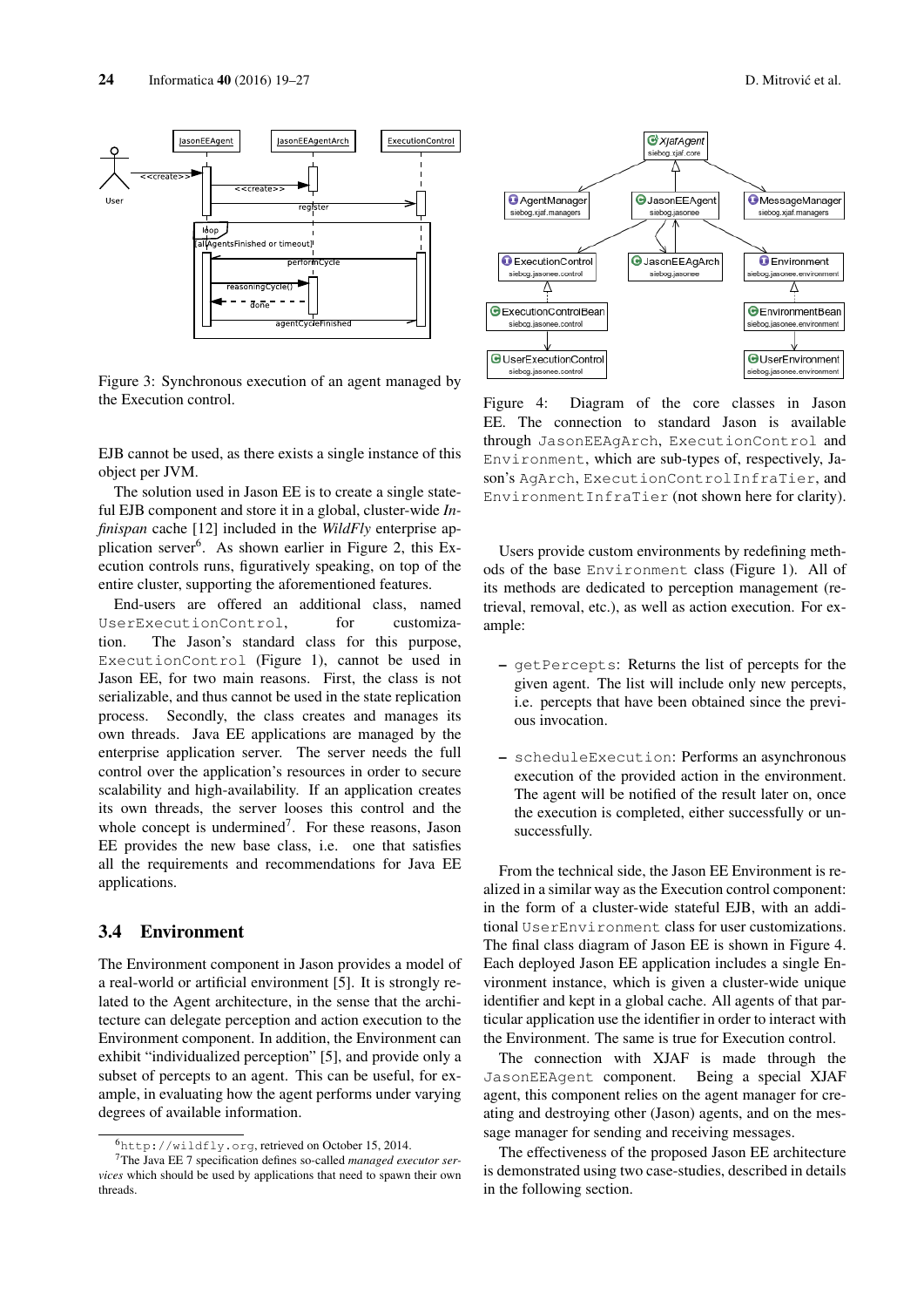## 4 A case study

The case study presented in this section demonstrates state replication and failover in practice. Its purpose is to outline one of the technical advatages brought by Jason EE. The benefits of using AgentSpeak and Jason for complex agent development are presented in e.g. [23]. For XJAF agent load-balancing in computer clusters, see [16]. The full source of this case study is available at the XJAF home $page^8$ .

The case-study includes two highly-available agents. Each agent has a single belief: a list of strictly monotonically increasing numbers. The agent periodically prepends a number  $n = h + 1$  to the list, where h is the current head. Listing 1 shows the AgentSpeak source code of the agent.

Listing 1: AgentSpeak source code of the highly-available agent used in the case study.

```
numbers([0]). // inital belief
!addNextNum. // initial goal
+!addNextNum : true <-
?numbers([OldHead | Tail]);
NewHead = 0ldHead + 1;
NewList = [NewHead, OldHead | Tail];
-+numbers(NewList);
printList(NewList);
 !!addNextNum.
```
The case-study also includes a user-defined Agent architecture and a user-defined Execution control. The architecture is capable of executing the printList action shown in Listing 1, while the user-defined Execution control simply outputs the current reasoning cycle. These components were developed primarily in order to show how the state replication and failover work with other Jason EE components as well (and not just agents).

A cluster with two virtual nodes, a master and a slave, was setup, and the load-balancer was configured to put both agents and the Execution control component on the slave node. The project was then executed, yielding in the following possible output (filtered for clarity):

```
Cycle 0 on node slave@192.168.213.129
...
agent0 on slave@192.168.213.129: [1,0]
agent1 on slave@192.168.213.129: [1,0]
Cycle 7 on node slave@192.168.213.129
...
agent0 on slave@192.168.213.129: [2,1,0]
agent1 on slave@192.168.213.129: [2,1,0]
Cycle 15 on node slave@192.168.213.129
...
```
The slave node was then forcibly terminated. In response, all components from the slave have been automatically restored on the master node, and continued to operate as follows:

```
Cycle 63 on node master: xjaf-master
...
agent0 on master:xjaf-master: [1,0]
agent1 on master:xjaf-master: [1,0]
Cycle 68 on node master: xjaf-master
...
```
Here, it can be seen that both the agents and the Execution control have successfully continued their execution on the remaining node, confirming that the state replication and failover in Jason EE works as expected.

However, while the Execution control's internal state was successfully restored, the belief base of each agent has been reset. As noted earlier, some of the important Jason components, such as the Agent architecture and its transition system are not serializable. Since these are used in Jason EE as well, the agent's internal state cannot be fully replicated. Currently, Jason EE detects this issue and emits a warning, but the full support for the agent state replication requires changes in the Jason implementation.

# 5 Related work

In general, there are two main approaches for writing software agents. The first one is to use an existing programming language, such as Java. For example, in JADE the process of writing agents consists of inheriting the proper base classes [1]. More recently, source code annotations have been proposed as a convenient approach for developing BDI agents [18]. Extensions to the Java programming language have been proposed as well [26]. Main advantages of these approaches are a flatter learning curve and the availability of existing programming libraries and tools. The main disadvantage is that the agent source code is "cluttered" with object-oriented programming constructs.

The second approach is to use dedicated, agent-oriented programming languages. These languages offer programming abstractions that enable straightforward implementations of advanced multiagent concepts, and hide the overall complexity of writing intelligent agents. As a result, agent developers can focus on solving the problem in question, rather than dealing with class inheritance and method overriding.

Over time, a plethora of agent-oriented programming languages has been developed [6, 3]. Among the most recent is ASTRA<sup>9</sup> , which combines AgentSpeak and *Teleo-Reactive* functions [9, 17]. Among the well-established languages, besides AgentSpeak, the two notable examples are *Goal-Oriented Agent Language* (GOAL)[10], and *A Practical Agent Programming Language* (2APL) [8].

In addition to achievement, GOAL adds support for *maintenance* goals [10]. An agent uses maintenance goals to refrain itself from acting, and to keep the current state of affairs. Agents generally follow the *blind commitment*

<sup>8</sup>https://github.com/gcvt/siebog, retrieved on October 15, 2014.

<sup>9</sup>http://www.astralanguage.com/, retrieved on October 15, 2014.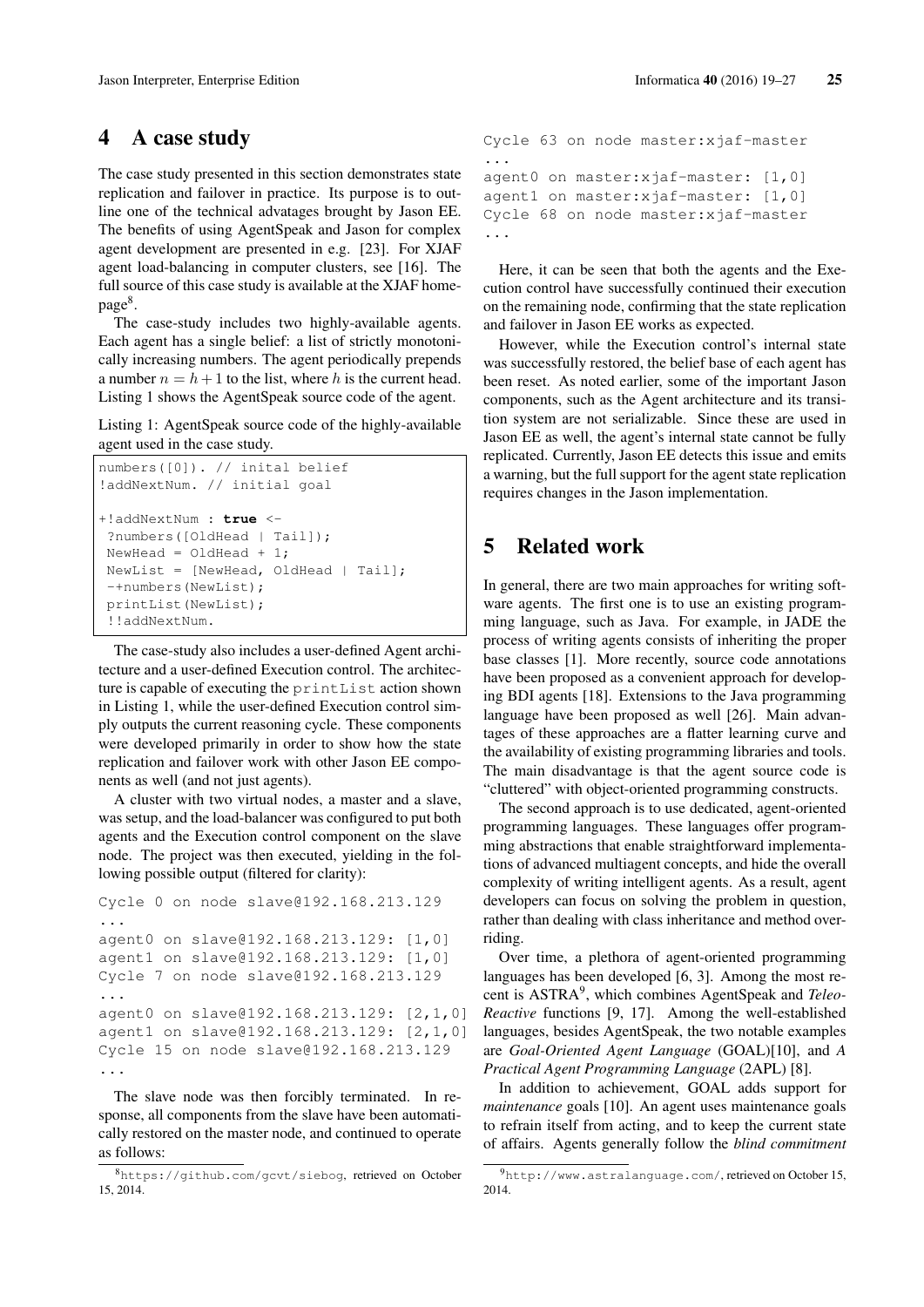*strategy* [10, 20]: an active goal will not be dropped until it is fully completed. Actions are mostly user-provided, and are guarded by preconditions and postconditions. Action execution strategy is determined by *action rules*. An action rule defines a mental state that has to hold before the corresponding action can be considered as a candidate for execution.

2APL combines declarative and imperative programming styles [8]. It offers several important agent-oriented programming concepts, including beliefs, goals, events, actions, and plans. Belief and goals are declarative constructs that describe the agent's mental state. Events carry information about some change in the environment, and can trigger the plan execution. Actions describe agent's capabilities, and are divided into six categories, including *belief updates*, *goal updates*, and *abstract actions* which act as procedure calls. Finally, a plan consists of a sequence of actions, with the addition of conditional statements, loops, and non-interleaving operators for building atomic plans.

Each of these languages represents a powerful tool for developing intelligent agents. One of the main reasons AgentSpeak was selected for the work presented in this paper is its practical interpreter Jason. As shown, Jason is highly customizable and portable, allowing AgentSpeak agents to be executed on different multiagent platforms and environments. It is worth noting that Jason is not the only interpreter for AgentSpeak. For example, *AF-AgentSpeak* is an implementation of the language for the versatile *Agent Factory* framework<sup>10</sup>.

In addition to Jason EE, two Jason infrastructures are available. The Centralised infrastructure is a lightweight and an efficient (performance-wise) solution, but designed for single-machine deployments only. The JADE infrastructure uses JADE as the underlying multiagent platform. Therefore, it provides all the features available in JADE, including distributed execution and platform fault-tolerance [1]. Jason EE implementation is to a certain degree based on these solutions. Its main advantages include state replication and failover demonstrated in Section 4, which is more advanced than the one offered by JADE, and automated agent clustering and load-balancing shown in [16].

### 6 Conclusions and future work

Jason EE represents an enterprise-scale agent development framework. It combines Java EE, one of the most widelyused software development platform, with AgentSpeak and Jason, a popular agent-oriented programming language and its interpreter, designed for writing complex, reasoning agents.

As discussed throughout the paper, Jason EE brings several important benefits over standard Jason, as well as other similar solutions. On the technical side, the underlying enterprise application server manages the application resources, and provides advanced programming features, such as agent load-balancing, scalability, and faulttolerance. This enables agent developers to focus on solving the problem at hand, without having to bother with technical difficulties. The end-goal of the presented research, however, is to enable seamless integration of intelligent agents in modern enterprise applications, and to bridge the gap between the two approaches to distributed software development.

For the future, several research and development directions of Jason EE are planned. First of all, as discussed in Section 3, changes in the Jason implementation itself are required. These would allow not only the complete state replication and failover of agents, but also the full portability of Jason and Jason EE applications. In the longer run, the remaining two components of the *JaCaMo* project will be re-designed for enterprise environments: the *CArtAgO* artifacts modeling framework, and the *Moise* framework for virtual multiagent organizations [2].

# Acknowledgement

This work was partially supported by the Ministry of Education, Science and Technological Development of the Republic of Serbia, through project no. OI174023: "Intelligent techniques and their integration into wide-spectrum decision support."

# References

- [1] F. Bellifemine, G. Caire, and D. Greenwood. *Developing Multi-Agent Systems with JADE*. John Wiley & Sons, 2007.
- [2] O. Boissier, R. H. Bordini, J. F. Hubner, A. Ricci, and A. Santi. Multi-agent oriented programming with JaCaMo. *Science of Computer Programming*, 78(6):747–761, 2013.
- [3] R. H. Bordini, L. Braubach, M. Dastani, A. E. Fallah-Seghrouchni, J. J. Gomez-Sanz, J. Leite, G. M. P. O'Hare, A. Pokahr, and A. Ricci. A survey of programming languages and platforms for multi-agent systems. *Informatica (Slovenia)*, 30(1):33–44, 2006.
- [4] R. H. Bordini and J. F. Hubner. BDI agent programming in AgentSpeak using Jason. In F. Toni and P. Torroni, editors, *Computational Logic in Multi-Agent Systems*, volume 3900 of *Lecture Notes in Computer Science*, pages 143–164. Springer Berlin Heidelberg, 2006.
- [5] R. H. Bordini, J. F. Hubner, and M. Wooldridge. *Programming multi-agent systems in AgentSpeak using Jason*. Wiley Series in Agent Technology. John Wiley & Sons Ltd, 2007.

<sup>10</sup>http://www.agentfactory.com/, retrieved on October 15, 2014.